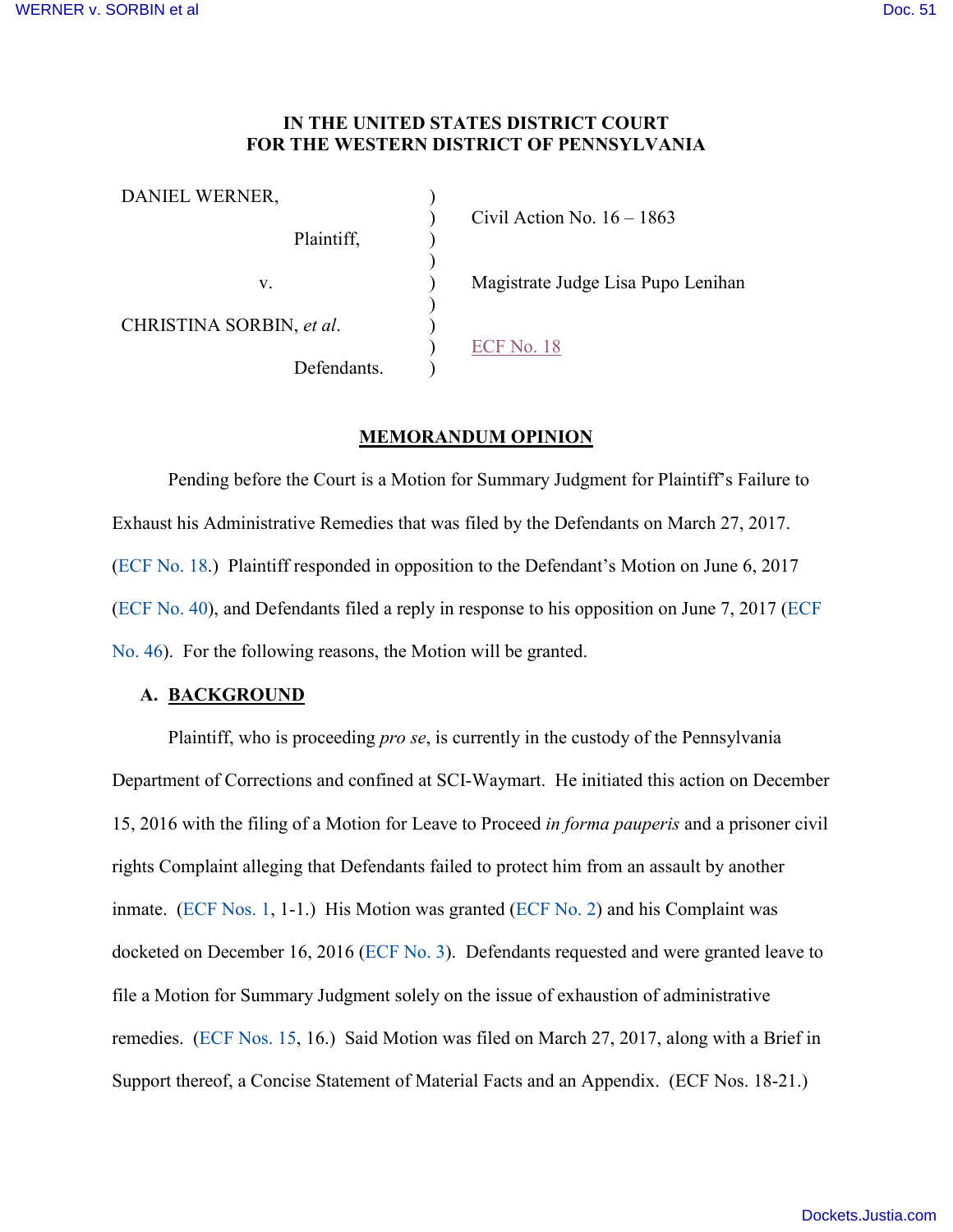Plaintiff responded by filing a Brief in Opposition to the Motion on June 6, 2017, along with a Counter Statement of Facts and an Appendix. (ECF Nos. 40-42.) Defendants then filed a Response to Plaintiff's Counter Statement of Facts on June 7, 2017. [\(ECF No. 46.](https://ecf.pawd.uscourts.gov/doc1/15715733045)) The Motion is now ripe for review.

## **B. FACTUAL ALLEGATIONS**

 The incident upon which Plaintiff's Complaint is based happened when Plaintiff was an inmate at SCI-Pittsburgh. Plaintiff alleges that was constantly being threatened with rape and death by an inmate named Juan Gonzalez. On July 16, 2016, he told Defendants Burke, Taylor, Robinson and Scott that he was in fear and felt threatened by Gonzalez. [\(ECF No. 3,](https://ecf.pawd.uscourts.gov/doc1/15715501923) ¶¶ 1-3.) These Defendants instructed Plaintiff to speak with the unit psychologist, Defendant Stroupp. Id., ¶ 3. Plaintiff then spoke with Defendant Stroupp who assured Plaintiff that she knew Gonzalez to never act on his threats but nonetheless told Plaintiff that she would make sure that staff kept a close eye on the situation. Id.,  $\P$  4.

 On July 18, 2016, Plaintiff was laying on his bunk in his cell when around 1:15 p.m., Gonzalez ran into his cell and threw a television at Plaintiff, which missed him and smashed into the wall. Id., ¶ 5. Plaintiff attempted to flee from his cell but tripped over his rug and then Gonzalez jumped on Plaintiff and started to punch him repeatedly in the back of the head. Id. Plaintiff screamed for help but no officer was on the unit to stop the situation. Id.,  $\oint$  6. Gonzalez then wrapped his arms around Plaintiff's necks and choked him until Plaintiff lost consciousness. Id., ¶ 7. Plaintiff states that he is unaware of what happened next but relies on several witnesses who told him that Gonzalez bashed his head on the ground multiple times until Plaintiff was knocked-out and then pulled out his penis and attempted to rape him. Id., ¶ 8. While Gonzalez was attempting to pull down Plaintiff's pants, another inmate by the name of Manuel Rodriguez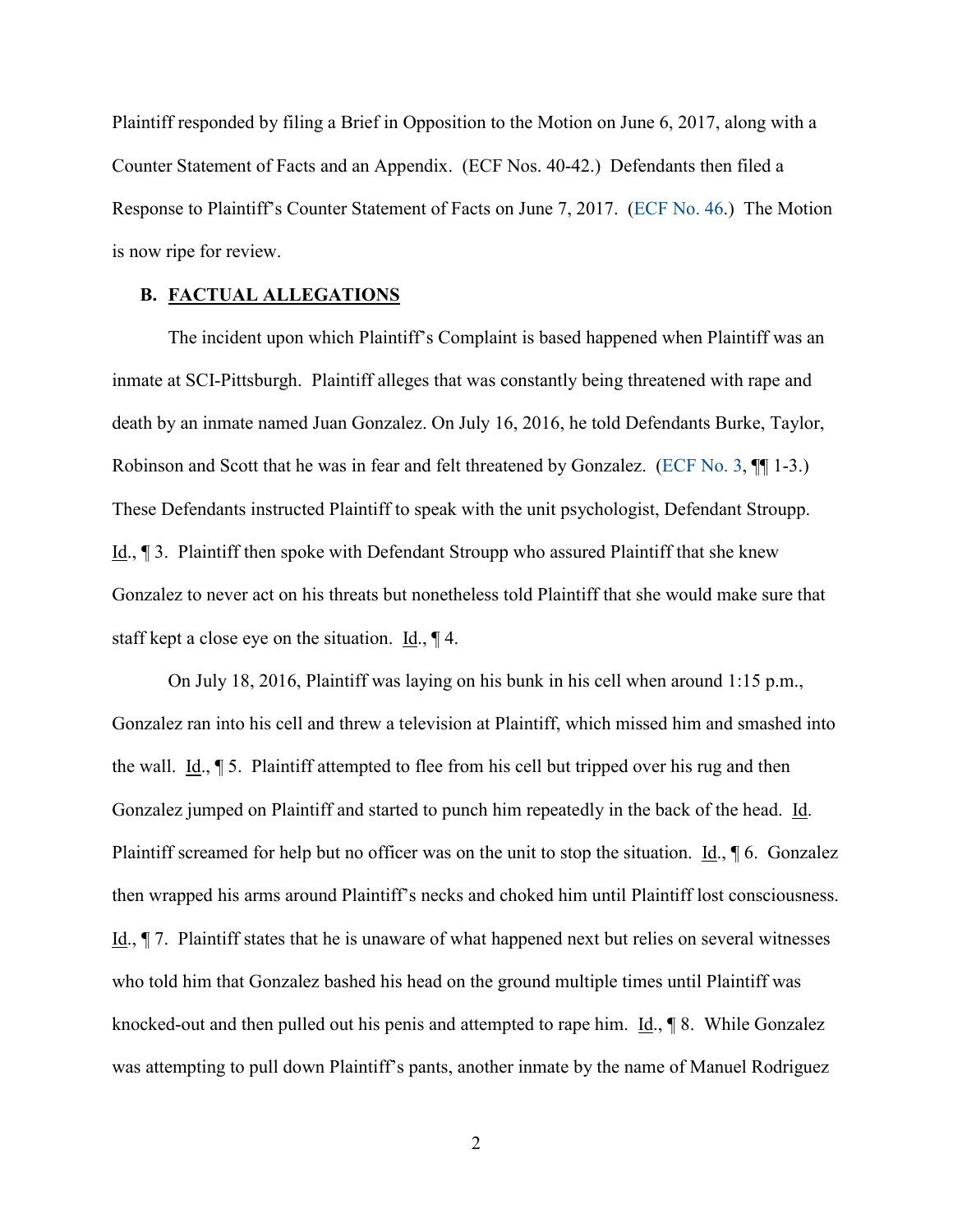pulled him off of Plaintiff. Id., ¶ 9. Gonzalez once again wrapped his arms around Plaintiff's neck while yelling "Die, Die, Die!" Id. Plaintiff was told by the witnesses that he was unconscious for about ten minutes and when he came to he was barely able to speak. Id., ¶ 10. Both Plaintiff and Gonzalez were taken to the Restricted Housing Unit following the incident where Plaintiff claims to have fainted twice but was never taken to medical to get checked out. Id., ¶¶ 14-15. He also claims to have had three seizures in the first three days after the attack and urinated blood. Id., ¶ 15. He asked the nurses delivering medication for medical help but was told to put in a sick call slip.  $\underline{Id}$ .,  $\P$  16. He claims to have done so but never received a reply nor was he ever seen by a doctor or nurse. Id.

Plaintiff claims that as a result of the attack he now suffers from headaches, dizziness, blurred vision, flashbacks and night terrors. Id., ¶ 13. He states that he has never received any help for any of these symptoms. Id. He admits that he has several mental health illnesses and believes that is why Defendant Stroupp did not take him seriously. <u>Id.</u>, 11.

While Plaintiff also names Sorbin (Unit Manager), Capozza (Superintendent of SCI-Pittsburgh) and Wood (CHCA) as Defendants, there are no allegations directed at these individuals in his Complaint. It appears that Plaintiff names them as Defendants solely based on their supervisory roles in the prison.

#### **C. DISCUSSION**

## **1. Exhaustion of Administrative Remedies**

Defendants move for summary judgment on the basis that Plaintiff failed to exhaust his administrative remedies prior to initiating this action. Through the Prison Litigation Reform Act ("PLRA"), [Pub. L. No. 104-134,](http://www.westlaw.com/Find/default.wl?rs=kmfn4.8&vr=2.0&kmvr=2.6&FindType=Y&cite=USPL104-134&kmsource=da3.0) 110 Stat. 1321 (1996), Congress amended [42 U.S.C. §](http://www.westlaw.com/Find/default.wl?rs=kmfn4.8&vr=2.0&kmvr=2.6&FindType=L&DB=1000546&DocName=42USCAS1997E&kmsource=da3.0)  [1997e\(a\),](http://www.westlaw.com/Find/default.wl?rs=kmfn4.8&vr=2.0&kmvr=2.6&FindType=L&DB=1000546&DocName=42USCAS1997E&kmsource=da3.0) prohibits prisoners from bringing an action with respect to prison conditions pursuant

3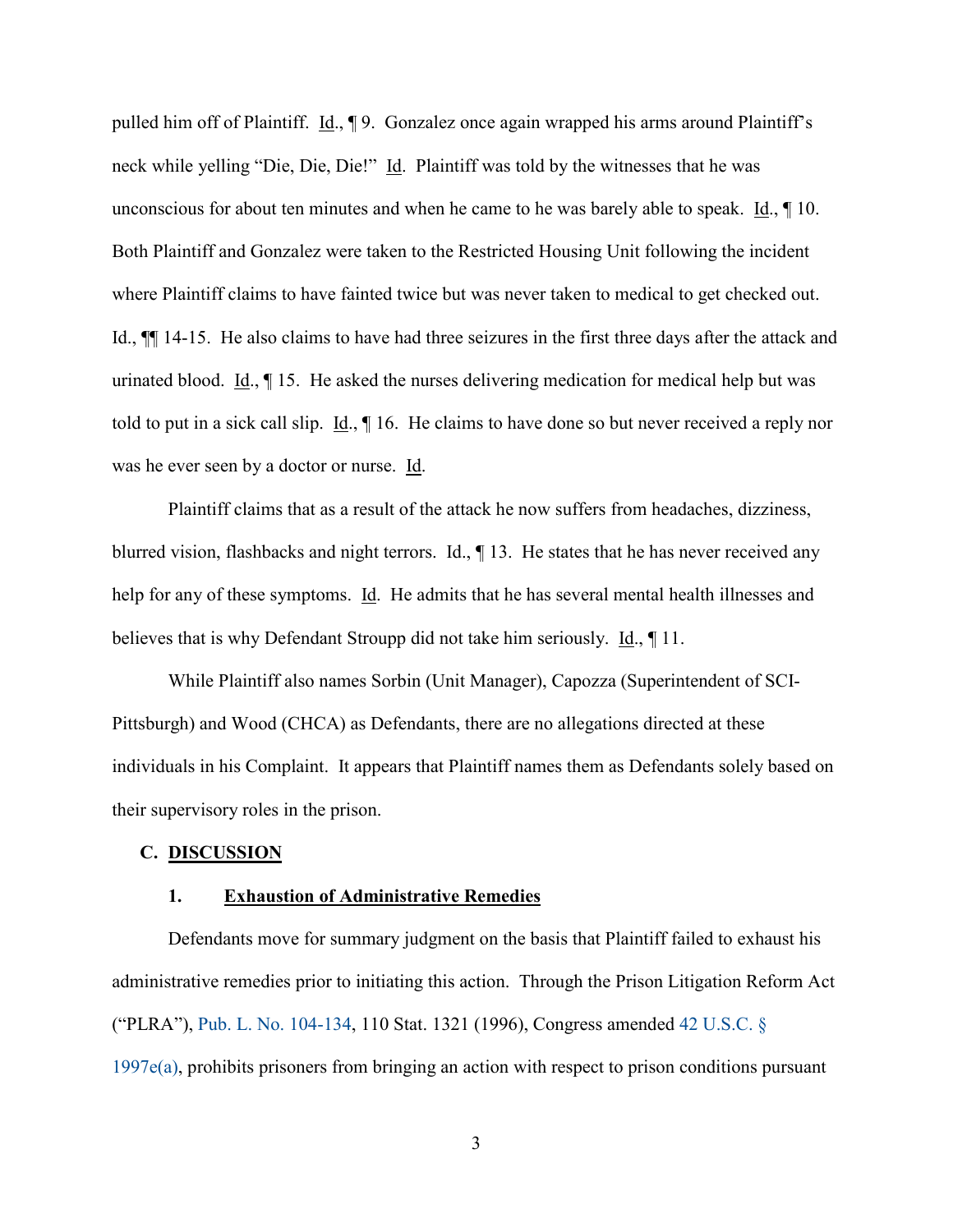to [42 U.S.C. § 1983](http://www.westlaw.com/Find/default.wl?rs=kmfn4.8&vr=2.0&kmvr=2.6&FindType=L&DB=1000546&DocName=42USCAS1983&kmsource=da3.0) or any other federal law, until such administrative remedies as are available are exhausted. Specifically, the act provides in pertinent part as follows:

No action shall be brought with respect to prison conditions under section 1979 of the Revised Statutes of the United States [\(42 U.S.C. § 1983\)](http://www.westlaw.com/Find/default.wl?rs=kmfn4.8&vr=2.0&kmvr=2.6&FindType=L&DB=1000546&DocName=42USCAS1983&kmsource=da3.0), or any other Federal law, by a prisoner confined in any jail, prison, or other correctional facility until such administrative remedies as are available are exhausted.

[42 U.S.C. § 1997e\(a\).](http://www.westlaw.com/Find/default.wl?rs=kmfn4.8&vr=2.0&kmvr=2.6&FindType=L&DB=1000546&DocName=42USCAS1997E&kmsource=da3.0) Exhaustion is required under this provision regardless of the type of relief sought and the type of relief available through administrative procedures. *See* [Booth v. Churner,](http://www.westlaw.com/Find/default.wl?rs=kmfn4.8&vr=2.0&kmvr=2.6&FindType=Y&DB=0000780&serialnum=2001440937&kmsource=da3.0)  [532 U.S. 731, 741 \(2001\).](http://www.westlaw.com/Find/default.wl?rs=kmfn4.8&vr=2.0&kmvr=2.6&FindType=Y&DB=0000780&serialnum=2001440937&kmsource=da3.0) In addition, the exhaustion requirement applies to all claims relating to prison life which do not implicate the duration of the prisoner's sentence, including those that involve general circumstances as well as particular episodes. *See* [Porter v. Nussle, 524 U.S. 516,](http://www.westlaw.com/Find/default.wl?rs=kmfn4.8&vr=2.0&kmvr=2.6&FindType=Y&cite=524US516&kmsource=da3.0)  [532 \(2002\).](http://www.westlaw.com/Find/default.wl?rs=kmfn4.8&vr=2.0&kmvr=2.6&FindType=Y&cite=524US516&kmsource=da3.0)

The PLRA also mandates that inmates "properly" exhaust administrative remedies before filing suit in federal court. [Woodford v. Ngo, 548 U.S. 81, 93 \(2006\).](http://www.westlaw.com/Find/default.wl?rs=kmfn4.8&vr=2.0&kmvr=2.6&FindType=Y&DB=0000780&serialnum=2009404743&kmsource=da3.0) "Proper exhaustion demands compliance with an agency's deadlines and other critical procedural rules because no adjunctive system can function effectively without imposing some orderly structure on the course of its proceedings." [Id. at 90-91.](http://www.westlaw.com/Find/default.wl?rs=kmfn4.8&vr=2.0&kmvr=2.6&FindType=Y&DB=0000780&serialnum=2009404743&kmsource=da3.0) Such requirements "eliminate unwarranted federalcourt interference with the administration of prisons, and thus seek[] to 'affor[d] corrections officials time and opportunity to address complaints internally before allowing the initiation of a federal case." [Id. at 93](http://www.westlaw.com/Find/default.wl?rs=kmfn4.8&vr=2.0&kmvr=2.6&FindType=Y&DB=0000780&serialnum=2009404743&kmsource=da3.0) (quoting [Porter, 534 U.S. at 525\)](http://www.westlaw.com/Find/default.wl?rs=kmfn4.8&vr=2.0&kmvr=2.6&FindType=Y&DB=0000780&serialnum=2002142890&kmsource=da3.0). Importantly, the exhaustion requirement may not be satisfied "by filing an untimely or otherwise procedurally defective . . . appeal." [Id. at 83;](http://www.westlaw.com/Find/default.wl?rs=kmfn4.8&vr=2.0&kmvr=2.6&FindType=Y&DB=0000780&serialnum=2009404743&kmsource=da3.0) *see also* [Spruill v. Gillis, 372 F.3d 218, 228-29 \(3d Cir. 2004\)](http://www.westlaw.com/Find/default.wl?rs=kmfn4.8&vr=2.0&kmvr=2.6&FindType=Y&DB=0000506&serialnum=2004607807&kmsource=da3.0) (utilizing a procedural default analysis to reach the same conclusion). Courts have concluded that inmates who fail to fully, or timely, complete the prison grievance process are barred from subsequently litigating claims in federal courts. *See*, *e.g.*, [Booth v. Churner, 206 F.3d 289 \(3d Cir. 2000\);](http://www.westlaw.com/Find/default.wl?rs=kmfn4.8&vr=2.0&kmvr=2.6&FindType=Y&DB=0000506&serialnum=2000068884&kmsource=da3.0)

4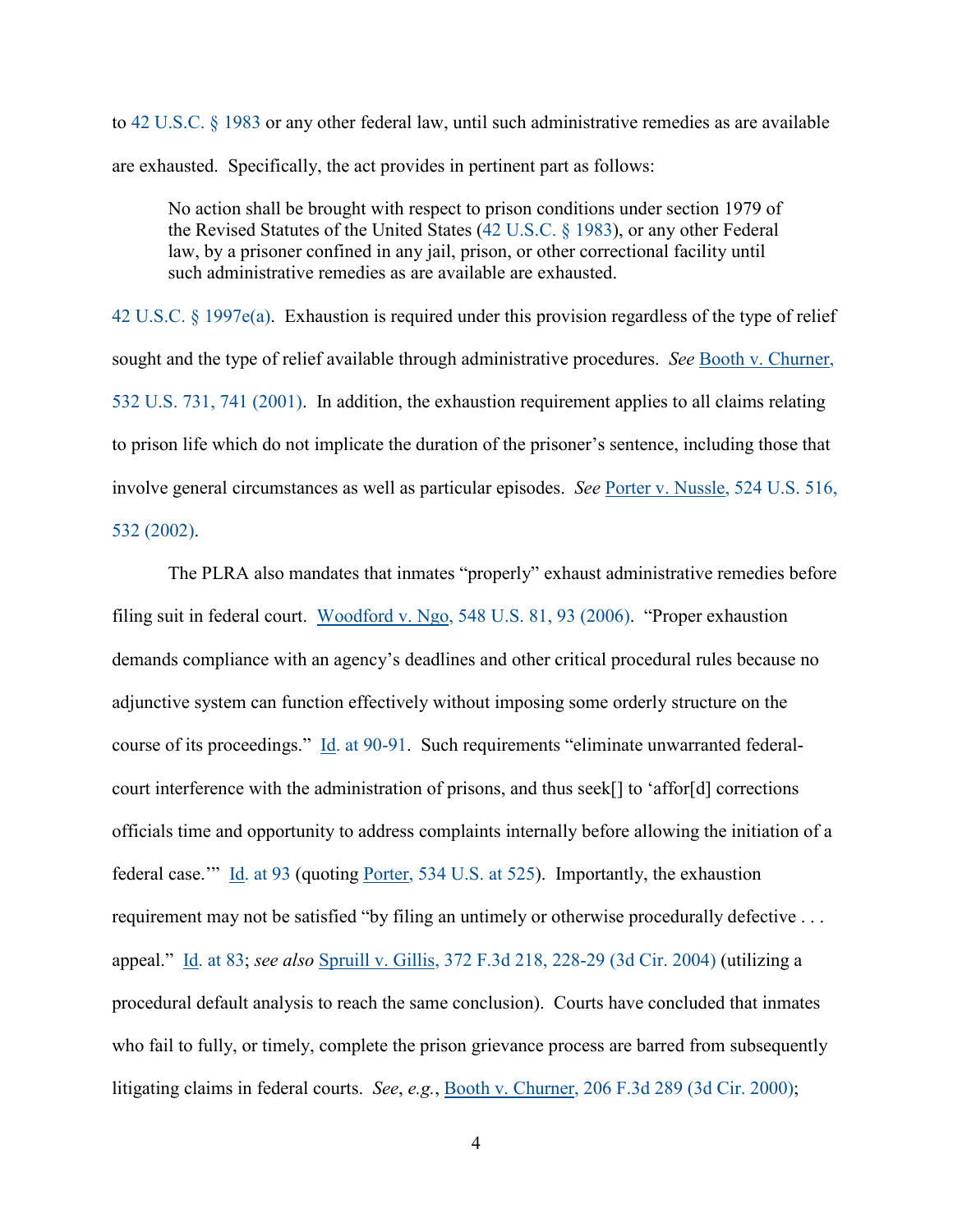[Bolla v. Strickland, 304 F. App'x 22 \(3d Cir. 2008\);](http://www.westlaw.com/Find/default.wl?rs=kmfn4.8&vr=2.0&kmvr=2.6&FindType=Y&DB=0006538&serialnum=2017720007&kmsource=da3.0) [Jetter v. Beard, 183 F. App'x 178 \(3d Cir.](http://www.westlaw.com/Find/default.wl?rs=kmfn4.8&vr=2.0&kmvr=2.6&FindType=Y&DB=0006538&serialnum=2009272387&kmsource=da3.0)  [2006\).](http://www.westlaw.com/Find/default.wl?rs=kmfn4.8&vr=2.0&kmvr=2.6&FindType=Y&DB=0006538&serialnum=2009272387&kmsource=da3.0)

Within DC-ADM 804, the Inmate Grievance System Policy, the Pennsylvania Department of Corrections established a three-step Inmate Grievance System to provide inmates with an avenue to seek review of problems that may arise during the course of confinement. Pursuant to DC-ADM 804, after an attempt to resolve any problems informally, an inmate may submit a written grievance to the facility's Grievance Coordinator for initial review. This must occur within fifteen days after the events upon which the claims are based. Within fifteen days of an adverse decision by the Grievance Coordinator, an inmate may then appeal to the Facility Manager of the institution. Within fifteen days of an adverse decision by the Facility Manager, an inmate may file a final appeal to the Secretary's Office of Inmate Grievances and Appeals ("SOIGA"). An appeal to final review cannot be completed unless an inmate complies with all established procedures. An inmate must exhaust all three levels of review and comply with all procedural requirements of the grievance review process in order to fully exhaust an issue. *See* [Booth v. Churner, 206 F.3d 289, 293 n.2 \(3d Cir. 2000\)](http://www.westlaw.com/Find/default.wl?rs=kmfn4.8&vr=2.0&kmvr=2.6&FindType=Y&DB=0000506&serialnum=2000068884&kmsource=da3.0) (outlining Pennsylvania's grievance review process); Ingram v. SCI Camp Hill, No. 08-23, 2010 U.S. Dist. LEXIS 127124, at \*21-25 (M.D. Pa. Dec. 1, 2010) (same).

#### **2. Plaintiff's Failure to Exhaust his Administrative Remedies**

In support of their Motion for Summary Judgment, Defendants note that Plaintiff did not appeal to final review any of the six grievances that he filed in 2016, when the alleged inmate assault occurred in this case, and, therefore, he did not properly exhaust his administrative remedies. [\(ECF No. 21.](https://ecf.pawd.uscourts.gov/doc1/15715634750)) Plaintiff, on the other hand, states that he did file a grievance about the assault, which included his claim that the corrections officers were nowhere on the block when

5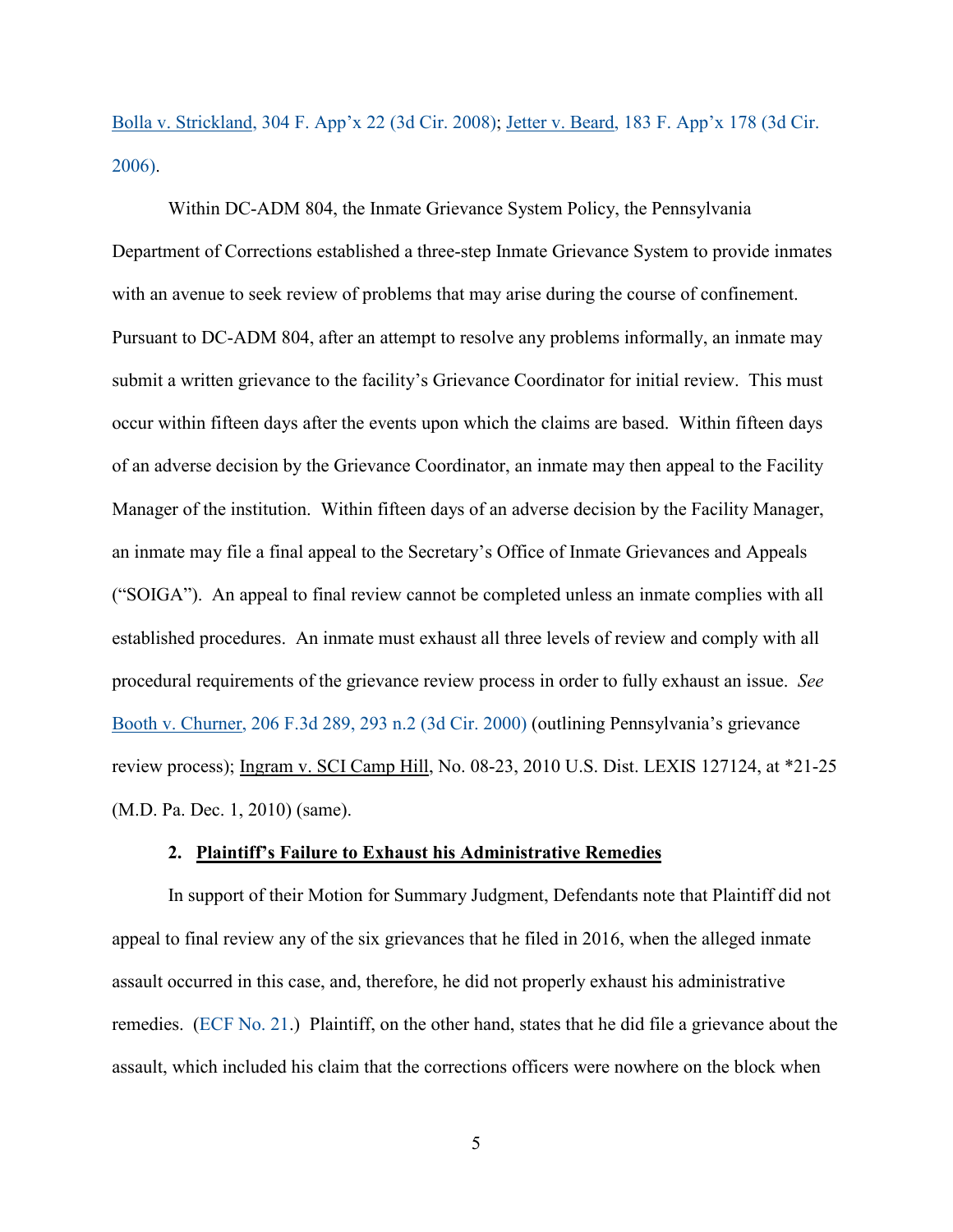the assault occurred. This grievance, Grievance No. 636527, which was provided to the Court by the Defendants, was filed on July 28, 2017, and received by the Superintendent's Assistance on August 1, 2017. [\(ECF No. 46-1,](https://ecf.pawd.uscourts.gov/doc1/15715733046) p.3.) Plaintiff maintains that he never received a response to this grievance [\(ECF No. 42,](https://ecf.pawd.uscourts.gov/doc1/15715732072) p.4  $\P$  10), and in support of his position he provided the Court with an Inmate Request to Staff Member slip dated October 12, 2016, wherein he asked the Grievance Coordinator, Carol Scire, for a response to Grievance No. 636527. [\(ECF No. 42,](https://ecf.pawd.uscourts.gov/doc1/15715732072) p.16.) He claims that Carol Scire did not respond to that slip or his grievance [\(ECF No. 42,](https://ecf.pawd.uscourts.gov/doc1/15715732072) p.4 ¶ 12), so he decided to file another grievance, Grievance No. 650480, recounting the same events as those he grieved in Grievance No. 636527 [\(ECF No. 46-2,](https://ecf.pawd.uscourts.gov/doc1/15715733047) p.3). In Grievance No. 650480, also provided to the Court by the Defendants, he states that he will be filing a lawsuit and that he "will not sign off" no matter the response he receives. [\(ECF No. 46-2,](https://ecf.pawd.uscourts.gov/doc1/15715733047) p.3.) Plaintiff states that he never received a response to Grievance No. 650480 either [\(ECF No. 42,](https://ecf.pawd.uscourts.gov/doc1/15715732072) p.4 ¶ 14), and so on November 17, 2016, he sent another Inmate Request to Staff Member slip to Carol Scire asking for responses to both grievances [\(ECF No. 42,](https://ecf.pawd.uscourts.gov/doc1/15715732072) p.18). Plaintiff states that he did not receive a response to either of his requests to Carol Scire or to either of his grievances. [\(ECF No. 42,](https://ecf.pawd.uscourts.gov/doc1/15715732072) p.4 ¶ 15.) Therefore, he maintains that he could not appeal either of his grievances to final review. [\(ECF No. 42,](https://ecf.pawd.uscourts.gov/doc1/15715732072) p.4 ¶ 18.)

Failure to exhaust is an affirmative defense that the defendant must plead and prove; it is not a pleading requirement for the prisoner-plaintiff. [Jones v. Bock, 549 U.S. 199, 216-17](http://www.westlaw.com/Find/default.wl?rs=kmfn4.8&vr=2.0&kmvr=2.6&FindType=Y&DB=0000780&serialnum=2011245423&kmsource=da3.0)  [\(2007\);](http://www.westlaw.com/Find/default.wl?rs=kmfn4.8&vr=2.0&kmvr=2.6&FindType=Y&DB=0000780&serialnum=2011245423&kmsource=da3.0) *see* [Ray v. Kertes, 285 F.3d 287, 295 \(3d Cir.2002\)](http://www.westlaw.com/Find/default.wl?rs=kmfn4.8&vr=2.0&kmvr=2.6&FindType=Y&DB=0000506&serialnum=2002225089&kmsource=da3.0) (holding that failure to exhaust is an affirmative defense and finding that the district court erred in imposing an improperly heightened pleading standard that required the prisoner not only to plead, but also to prove, exhaustion in the complaint). However, whether an inmate has exhausted administrative remedies is question of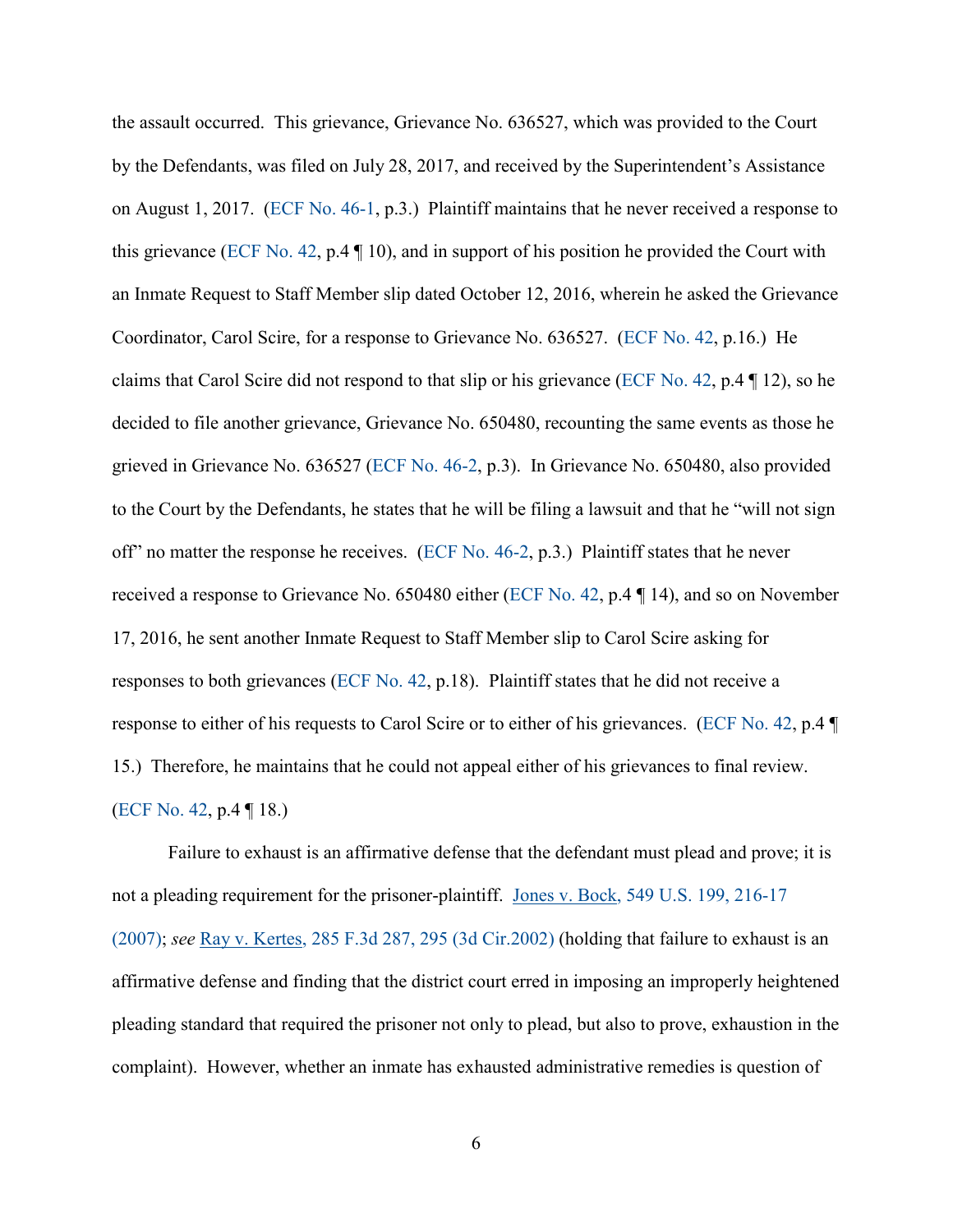law that is to be determined by the court, even if that determination requires the resolution of disputed facts. [Small v. Camden County, 728 F.3d 265, 271 \(3d Cir. 2013\)](http://www.westlaw.com/Find/default.wl?rs=kmfn4.8&vr=2.0&kmvr=2.6&FindType=Y&DB=0000506&serialnum=2031351997&kmsource=da3.0) (holding that judges may resolve factual disputes relevant to the exhaustion issue without the participation of a jury). While this normally entails an evidentiary hearing before the judge, the record before the Court in this case is more than sufficient to resolve the factual disputes at issue herein.

Recently, in [Robinson v. Superintendent Rockview SCI, 831 F.3d 148 \(3d Cir. 2016\),](http://www.westlaw.com/Find/default.wl?rs=kmfn4.8&vr=2.0&kmvr=2.6&FindType=Y&DB=0000506&serialnum=2039450728&kmsource=da3.0) the Third Circuit concluded that the institution in that case "rendered its administrative remedies unavailable to [an inmate] when it failed to timely (by its own procedural rules) respond to his grievance and then repeatedly ignored his follow-up requests for a decision on his claim." [Id. at](http://www.westlaw.com/Find/default.wl?rs=kmfn4.8&vr=2.0&kmvr=2.6&FindType=Y&DB=0000506&serialnum=2039450728&kmsource=da3.0)  [154.](http://www.westlaw.com/Find/default.wl?rs=kmfn4.8&vr=2.0&kmvr=2.6&FindType=Y&DB=0000506&serialnum=2039450728&kmsource=da3.0) In Robinson, the plaintiff's grievance was properly signed and acknowledged by the grievance coordinator and was assigned a grievance number. Then, two months after the initial response was due, the plaintiff in Robinson sent the first of three separate requests for an update on the status of his grievance, all of which were ignored by the institution. Only after the third such request went unanswered did the plaintiff proceed with filing a lawsuit, nearly three months after the initial response to his grievance was due. Based on this egregious set of facts, the Third Circuit determined that the plaintiff's administrative remedies were rendered unavailable. Such is not the case here.

Plaintiff vehemently argues that he never received any response to his two grievances, or responses to his two inmate requests submitted to the Grievance Coordinator Carol Scire. What Plaintiff failed to inform the Court, however, is that he withdrew Grievance No. 636527 on August 12, 2016. [\(ECF No. 46-1,](https://ecf.pawd.uscourts.gov/doc1/15715733046) p.2.) Defendants provided the Court with the Grievance Withdrawal form for Grievance No. 636527 and on it appears Plaintiff's signature. [\(ECF No.](https://ecf.pawd.uscourts.gov/doc1/15715733046)  [46-1,](https://ecf.pawd.uscourts.gov/doc1/15715733046) p.2.) Thus, the Court finds disingenuous Plaintiff's allegation about not receiving a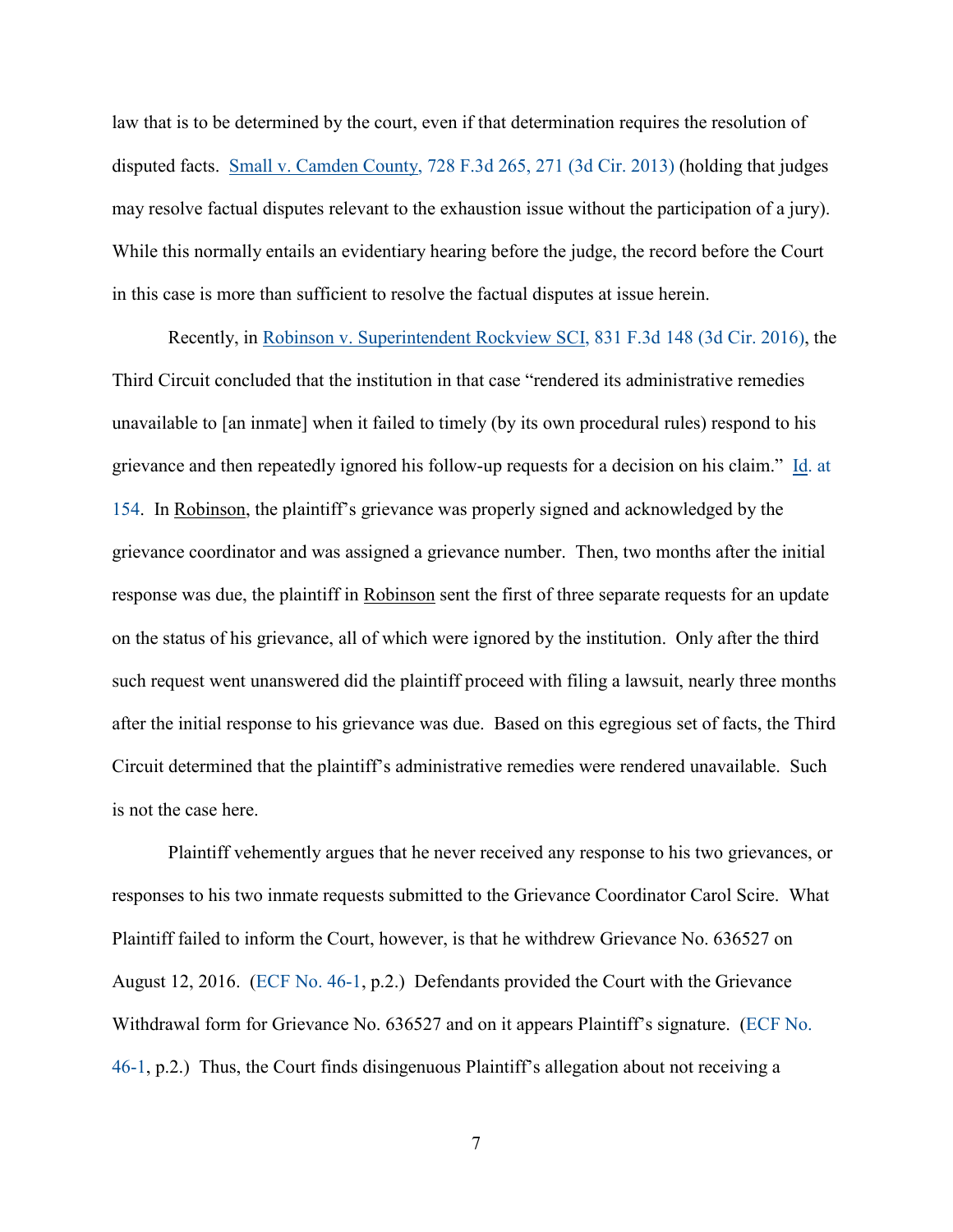response to Grievance No. 636527. Similarly, the Court finds that Plaintiff's inmate requests to Carol Scire, which he attests to being authentic [\(ECF No. 48\)](https://ecf.pawd.uscourts.gov/doc1/15715738869), were not actually submitted to Scire, but instead filled out and filed in this case in order to defeat the Defendants' Motion. Such conduct is deceitful and amounts to perjury, which is a criminal offense.

Additionally, the Court notes that Grievance No. 650480 was rejected by Carol Scire on October 31, 2016. [\(ECF No. 46-2,](https://ecf.pawd.uscourts.gov/doc1/15715733047) p.2.) The Grievance Rejection, which was submitted by Defendants, indicates that the grievance was rejected for two reasons: (1) it was not submitted within fifteen working days of the events upon which Plaintiff's claims were based; and (2) the issues presented in the grievance had already been reviewed and addressed in Plaintiff's previous grievance, Grievance No. 636527. [\(ECF No. 46-2,](https://ecf.pawd.uscourts.gov/doc1/15715733047) p.2.) While Plaintiff maintains that he filed Grievance No. 650480 because he never received a response to Grievance No. 636527, nowhere in the body of Grievance No. 650480 does Plaintiff mention that he never received a response to his previous grievance. Furthermore, his final statement in Grievance No. 650480, which is that he "will not sign off" (a phrase meaning that the inmate withdraws the grievance) no matter the response, indicates that Plaintiff did, in fact, withdraw his previous grievance, and indicates that he knew the disposition of his previous grievance before he filed Grievance No. 650480. This is additional proof that Plaintiff has not been honest with the Court.

The Court concludes that the evidence of record clearly supports the Defendants' argument that Plaintiff did not fully exhaust his administrative remedies. Therefore, their Motion for Summary Judgment will be granted. A separate Order will issue.

August 18, 2017

 $\bigcap_{\ell\in\mathbb{Z}}$  $\cup$   $\cup$   $\cdot$   $\cdot$   $\cdot$ 

Lisa Pupo Lenihan United States Magistrate Judge